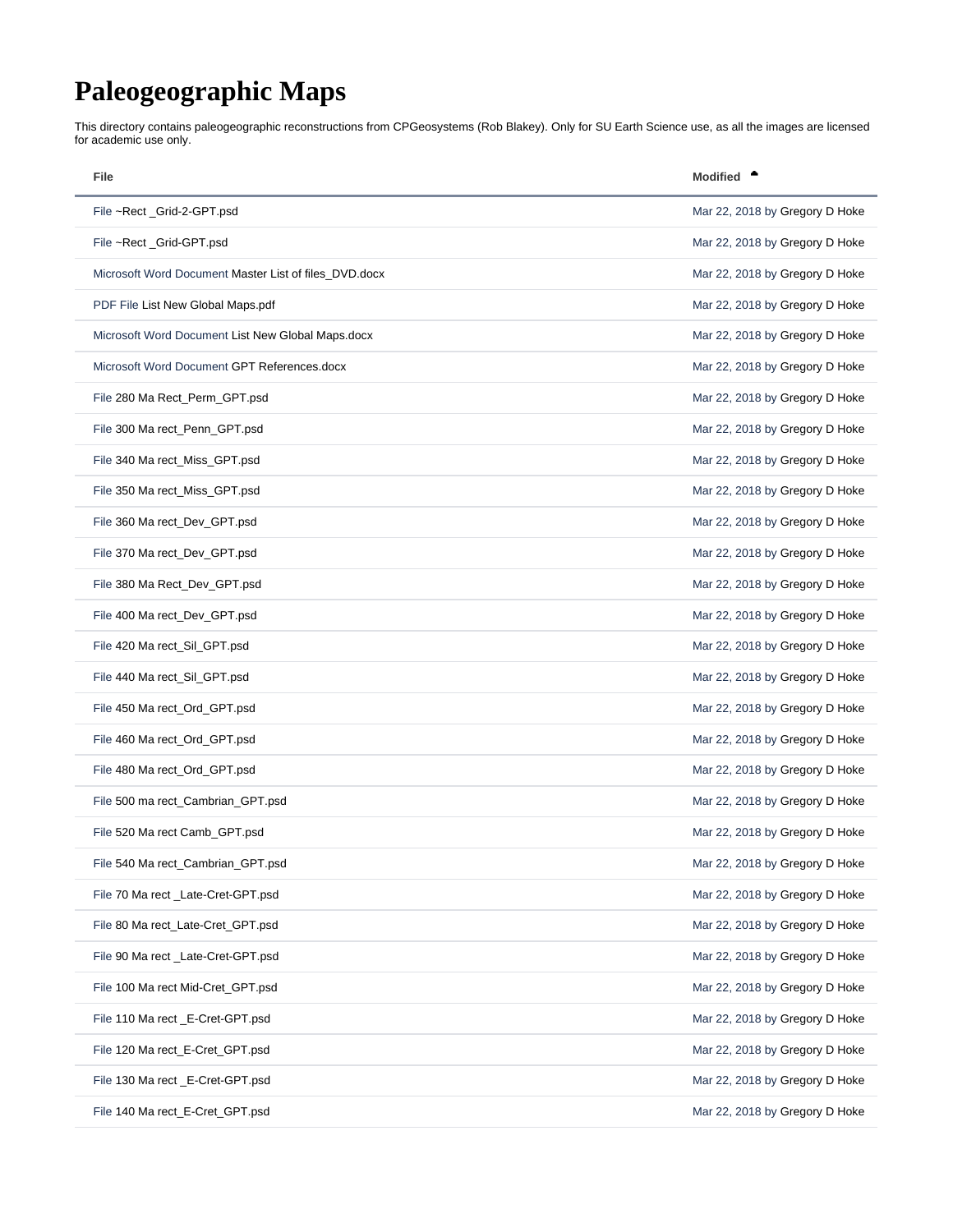| File 150 Ma rect _Jur-GPT.psd                  | Mar 22, 2018 by Gregory D Hoke |
|------------------------------------------------|--------------------------------|
| File 160 Ma rect_Jur_GPT.psd                   | Mar 22, 2018 by Gregory D Hoke |
| File 170 Ma rect _Jur-GPT.psd                  | Mar 22, 2018 by Gregory D Hoke |
| File 180 Ma rect_Jur_GPT.psd                   | Mar 22, 2018 by Gregory D Hoke |
| File 190 Ma rect_Jur_GPT.psd                   | Mar 22, 2018 by Gregory D Hoke |
| File 200 ma rect Jur_GPT.psd                   | Mar 22, 2018 by Gregory D Hoke |
| File 220 Ma rect-Triassic GPT.psd              | Mar 22, 2018 by Gregory D Hoke |
| File 240 Ma rect_Tri_GPT.psd                   | Mar 22, 2018 by Gregory D Hoke |
| File 250 Ma rect_PTr_GPT.psd                   | Mar 22, 2018 by Gregory D Hoke |
| File 260 Ma rect-Permian_GPT.psd               | Mar 22, 2018 by Gregory D Hoke |
| File 560 Ma rect Late_Protero_GPT.psd          | Mar 22, 2018 by Gregory D Hoke |
| File 600 Ma rect_Late_Proterozoic_GPT.psd      | Mar 22, 2018 by Gregory D Hoke |
| JPEG File 280 Ma Moll_Perm_GPT.jpg             | Mar 22, 2018 by Gregory D Hoke |
| JPEG File 300 Ma Moll_Penn_GPT.jpg             | Mar 22, 2018 by Gregory D Hoke |
| JPEG File 320 Ma Moll_M-Pp_GPT.jpg             | Mar 22, 2018 by Gregory D Hoke |
| JPEG File 340 Ma Moll_Miss_GPT.jpg             | Mar 22, 2018 by Gregory D Hoke |
| JPEG File 350 Ma Moll_Miss_GPT.jpg             | Mar 22, 2018 by Gregory D Hoke |
| JPEG File 370 Ma Moll_Dev_GPT.jpg              | Mar 22, 2018 by Gregory D Hoke |
| JPEG File 360 Ma Moll_Dev_GPT.jpg              | Mar 22, 2018 by Gregory D Hoke |
| JPEG File 380 Ma Moll_Dev_GPT.jpg              | Mar 22, 2018 by Gregory D Hoke |
| JPEG File 400 Ma Moll_Dev_GPT.jpg              | Mar 22, 2018 by Gregory D Hoke |
| JPEG File 420 Ma Moll_Sil_GPT.jpg              | Mar 22, 2018 by Gregory D Hoke |
| JPEG File 450 Ma Moll_Ord_GPT.jpg              | Mar 22, 2018 by Gregory D Hoke |
| JPEG File 440 Ma Moll_Sil_GPT.jpg              | Mar 22, 2018 by Gregory D Hoke |
| JPEG File 460 Ma Moll_Ord_GPT.jpg              | Mar 22, 2018 by Gregory D Hoke |
| JPEG File 480 Ma Moll_Ord_GPT.jpg              | Mar 22, 2018 by Gregory D Hoke |
| JPEG File 500 ma Moll_Cambrian_GPT.jpg         | Mar 22, 2018 by Gregory D Hoke |
| JPEG File 540 Ma Moll_Cambrian_GPT.jpg         | Mar 22, 2018 by Gregory D Hoke |
| JPEG File 520 Ma Moll Camb_GPT.jpg             | Mar 22, 2018 by Gregory D Hoke |
| JPEG File 560 Ma Moll Late_Protero_GPT.jpg     | Mar 22, 2018 by Gregory D Hoke |
| JPEG File 600 Ma Moll_Late_Proterozoic_GPT.jpg | Mar 22, 2018 by Gregory D Hoke |
| JPEG File 00 Ma Moll_present-geomap_GPT.jpg    | Mar 22, 2018 by Gregory D Hoke |
| JPEG File 5 Ma Moll _Neo-Plio-GPT.jpg          | Mar 22, 2018 by Gregory D Hoke |
|                                                |                                |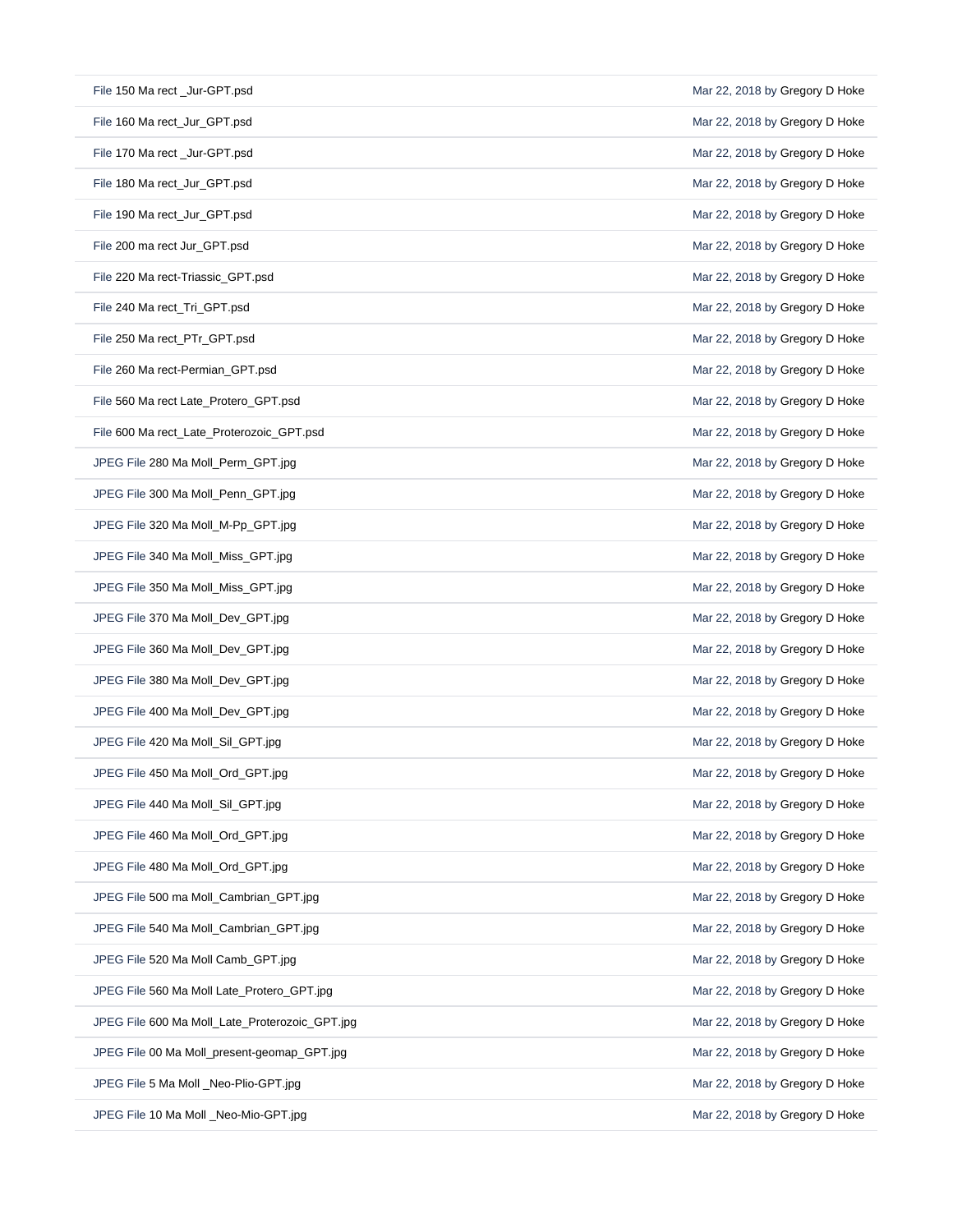| JPEG File 20 Ma Moll Neo_Mio_GPT.jpg       | Mar 22, 2018 by Gregory D Hoke |
|--------------------------------------------|--------------------------------|
| JPEG File 21 Ka Moll_pleistMaxGlac_GPT.jpg | Mar 22, 2018 by Gregory D Hoke |
| JPEG File 30 Ma Moll Paleo_Olig_GPT.jpg    | Mar 22, 2018 by Gregory D Hoke |
| JPEG File 40 Ma Moll_Paleo_Eoc-GPT.jpg     | Mar 22, 2018 by Gregory D Hoke |
| JPEG File 50 Ma Moll Paleo_Eocene-GPT.jpg  | Mar 22, 2018 by Gregory D Hoke |
| JPEG File 60 Ma Moll_Paleo-Pal_GPT.jpg     | Mar 22, 2018 by Gregory D Hoke |
| JPEG File 65 Ma Moll _K-T-GPT.jpg          | Mar 22, 2018 by Gregory D Hoke |
| JPEG File 70 Ma Moll _Late-Cret-GPT.jpg    | Mar 22, 2018 by Gregory D Hoke |
| JPEG File 80 Ma Moll_Late-Cret_GPT.jpg     | Mar 22, 2018 by Gregory D Hoke |
| JPEG File 90 Ma Moll _Late-Cret-GPT.jpg    | Mar 22, 2018 by Gregory D Hoke |
| JPEG File 100 Ma Moll Mid-Cret GPT.jpg     | Mar 22, 2018 by Gregory D Hoke |
| JPEG File 110 Ma Moll _E-Cret-GPT.jpg      | Mar 22, 2018 by Gregory D Hoke |
| JPEG File 130 Ma Moll _E-Cret-GPT.jpg      | Mar 22, 2018 by Gregory D Hoke |
| JPEG File 120 Ma Moll_E-Cret_GPT.jpg       | Mar 22, 2018 by Gregory D Hoke |
| JPEG File 140 Ma Moll_E-Cret_GPT.jpg       | Mar 22, 2018 by Gregory D Hoke |
| JPEG File 150 Ma Moll _Jur-GPT.jpg         | Mar 22, 2018 by Gregory D Hoke |
| JPEG File 160 Ma Moll_Jur_GPT.jpg          | Mar 22, 2018 by Gregory D Hoke |
| JPEG File 170 Ma Moll _Jur-GPT.jpg         | Mar 22, 2018 by Gregory D Hoke |
| JPEG File 180 Ma Moll_Jur_GPT.jpg          | Mar 22, 2018 by Gregory D Hoke |
| JPEG File 190 Ma Moll_Jur_GPT.jpg          | Mar 22, 2018 by Gregory D Hoke |
| JPEG File 200 ma Moll_Jur_GPT.jpg          | Mar 22, 2018 by Gregory D Hoke |
| JPEG File 220 Ma Moll-Triassic_GPT.jpg     | Mar 22, 2018 by Gregory D Hoke |
| JPEG File 240 Ma Moll_Tri_GPT.jpg          | Mar 22, 2018 by Gregory D Hoke |
| JPEG File 260 Ma Moll-Permian_GPT.jpg      | Mar 22, 2018 by Gregory D Hoke |
| JPEG File 250 Ma Moll_PTr_GPT.jpg          | Mar 22, 2018 by Gregory D Hoke |
| JPEG File 280 Ma Moll_Perm_GPT-LL.jpg      | Mar 22, 2018 by Gregory D Hoke |
| JPEG File 320 Ma Moll M-Pp GPT-LL.jpg      | Mar 22, 2018 by Gregory D Hoke |
| JPEG File 300 Ma Moll_Penn_GPT-LL.jpg      | Mar 22, 2018 by Gregory D Hoke |
| JPEG File 340 Ma Moll_Miss_GPT-LL.jpg      | Mar 22, 2018 by Gregory D Hoke |
| JPEG File 350 Ma Moll_Miss_GPT-LL.jpg      | Mar 22, 2018 by Gregory D Hoke |
| JPEG File 360 Ma Moll_Dev_GPT-LL.jpg       | Mar 22, 2018 by Gregory D Hoke |
| JPEG File 380 Ma Moll_Dev_GPT-LL.jpg       | Mar 22, 2018 by Gregory D Hoke |
| JPEG File 370 Ma Moll_Dev_GPT-LL.jpg       | Mar 22, 2018 by Gregory D Hoke |
| JPEG File 400 Ma Moll_Dev_GPT-LL.jpg       | Mar 22, 2018 by Gregory D Hoke |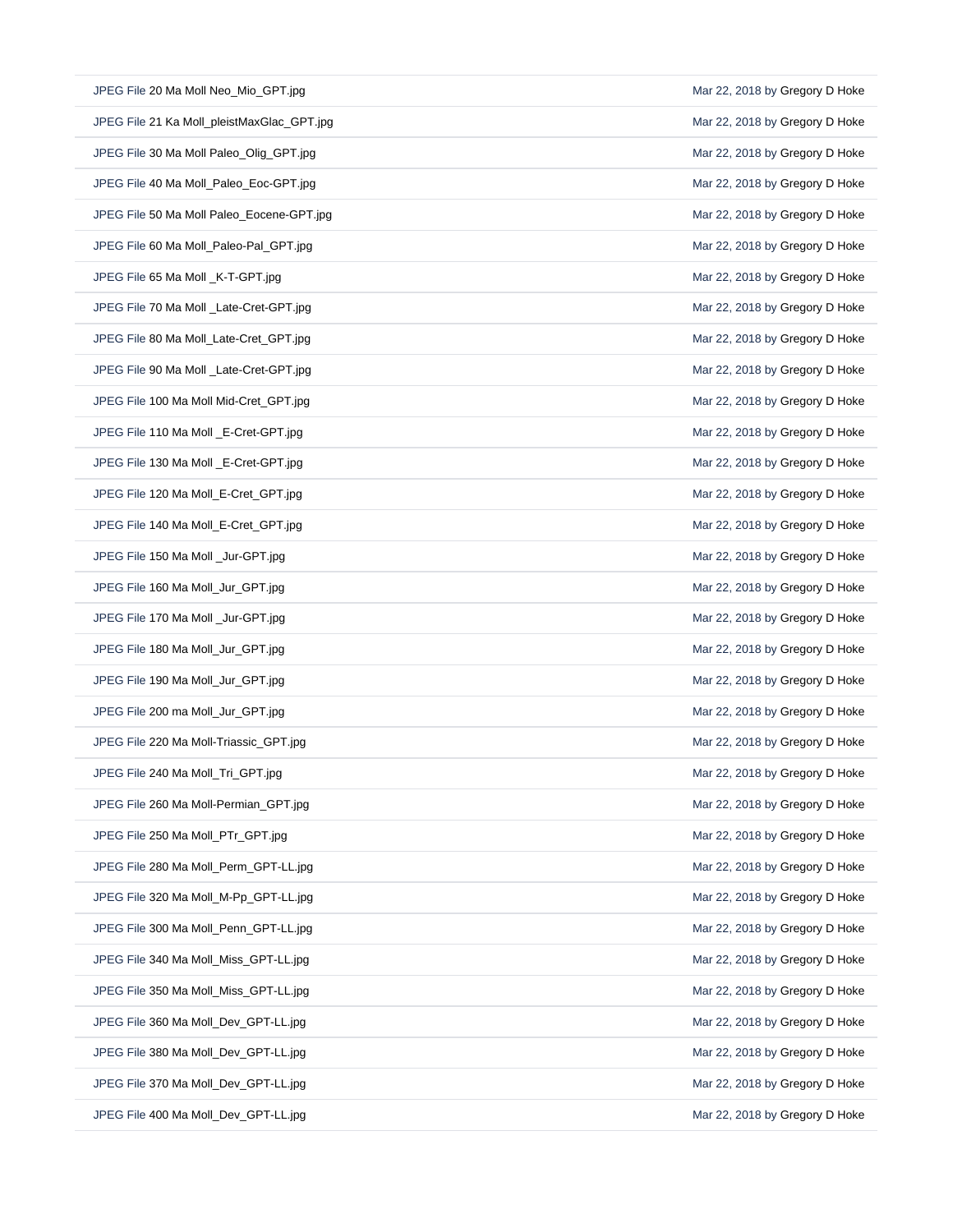| JPEG File 420 Ma Moll Sil GPT-LL.jpg              | Mar 22, 2018 by Gregory D Hoke |
|---------------------------------------------------|--------------------------------|
| JPEG File 450 Ma Moll Ord GPT-LL.jpg              | Mar 22, 2018 by Gregory D Hoke |
| JPEG File 440 Ma Moll_Sil_GPT-LL.jpg              | Mar 22, 2018 by Gregory D Hoke |
| JPEG File 460 Ma Moll_Ord_GPT-LL.jpg              | Mar 22, 2018 by Gregory D Hoke |
| JPEG File 480 Ma Moll_Ord_GPT-LL.jpg              | Mar 22, 2018 by Gregory D Hoke |
| JPEG File 500 ma Moll_Cambrian_GPT-LL.jpg         | Mar 22, 2018 by Gregory D Hoke |
| JPEG File 540 Ma Moll_Cambrian_GPT-LL.jpg         | Mar 22, 2018 by Gregory D Hoke |
| JPEG File 520 Ma Moll Camb_GPT-LL.jpg             | Mar 22, 2018 by Gregory D Hoke |
| JPEG File 560 Ma Moll Late_Protero_GPT-LL.jpg     | Mar 22, 2018 by Gregory D Hoke |
| JPEG File 600 Ma Moll_Late_Proterozoic_GPT-LL.jpg | Mar 22, 2018 by Gregory D Hoke |
| JPEG File 00 Ma Moll_present-geomap_GPT-LL.jpg    | Mar 22, 2018 by Gregory D Hoke |
| JPEG File 5 Ma Moll _Neo-Plio-GPT-LL.jpg          | Mar 22, 2018 by Gregory D Hoke |
| JPEG File 10 Ma Moll _Neo-Mio-GPT-LL.jpg          | Mar 22, 2018 by Gregory D Hoke |
| JPEG File 20 Ma Moll Neo_Mio_GPT-LL.jpg           | Mar 22, 2018 by Gregory D Hoke |
| JPEG File 21 Ka Moll_pleistMaxGlac_GPT-LL.jpg     | Mar 22, 2018 by Gregory D Hoke |
| JPEG File 30 Ma Moll Paleo_Olig_GPT-LL.jpg        | Mar 22, 2018 by Gregory D Hoke |
| JPEG File 40 Ma Moll_Paleo_Eoc-GPT-LL.jpg         | Mar 22, 2018 by Gregory D Hoke |
| JPEG File 50 Ma Moll Paleo_Eocene-GPT-LL.jpg      | Mar 22, 2018 by Gregory D Hoke |
| JPEG File 60 Ma Moll_Paleo-Pal_GPT-LL.jpg         | Mar 22, 2018 by Gregory D Hoke |
| JPEG File 65 Ma Moll _K-T-GPT-LL.jpg              | Mar 22, 2018 by Gregory D Hoke |
| JPEG File 70 Ma Moll _Late-Cret-GPT-LL.jpg        | Mar 22, 2018 by Gregory D Hoke |
| JPEG File 80 Ma Moll_Late-Cret_GPT-LL.jpg         | Mar 22, 2018 by Gregory D Hoke |
| JPEG File 90 Ma Moll _Late-Cret-GPT-LL.jpg        | Mar 22, 2018 by Gregory D Hoke |
| JPEG File 100 Ma Moll Mid-Cret_GPT-LL.jpg         | Mar 22, 2018 by Gregory D Hoke |
| JPEG File 110 Ma Moll _E-Cret-GPT-LL.jpg          | Mar 22, 2018 by Gregory D Hoke |
| JPEG File 120 Ma Moll_E-Cret_GPT-LL.jpg           | Mar 22, 2018 by Gregory D Hoke |
| JPEG File 130 Ma Moll _E-Cret-GPT-LL.jpg          | Mar 22, 2018 by Gregory D Hoke |
| JPEG File 140 Ma Moll_E-Cret_GPT-LL.jpg           | Mar 22, 2018 by Gregory D Hoke |
| JPEG File 160 Ma Moll_Jur_GPT-LL.jpg              | Mar 22, 2018 by Gregory D Hoke |
| JPEG File 150 Ma Moll _Jur-GPT-LL.jpg             | Mar 22, 2018 by Gregory D Hoke |
| JPEG File 170 Ma Moll _Jur-GPT-LL.jpg             | Mar 22, 2018 by Gregory D Hoke |
| JPEG File 180 Ma Moll_Jur_GPT-LL.jpg              | Mar 22, 2018 by Gregory D Hoke |
| JPEG File 190 Ma Moll_Jur_GPT-LL.jpg              | Mar 22, 2018 by Gregory D Hoke |
| JPEG File 200 ma Moll Jur_GPT-LL.jpg              | Mar 22, 2018 by Gregory D Hoke |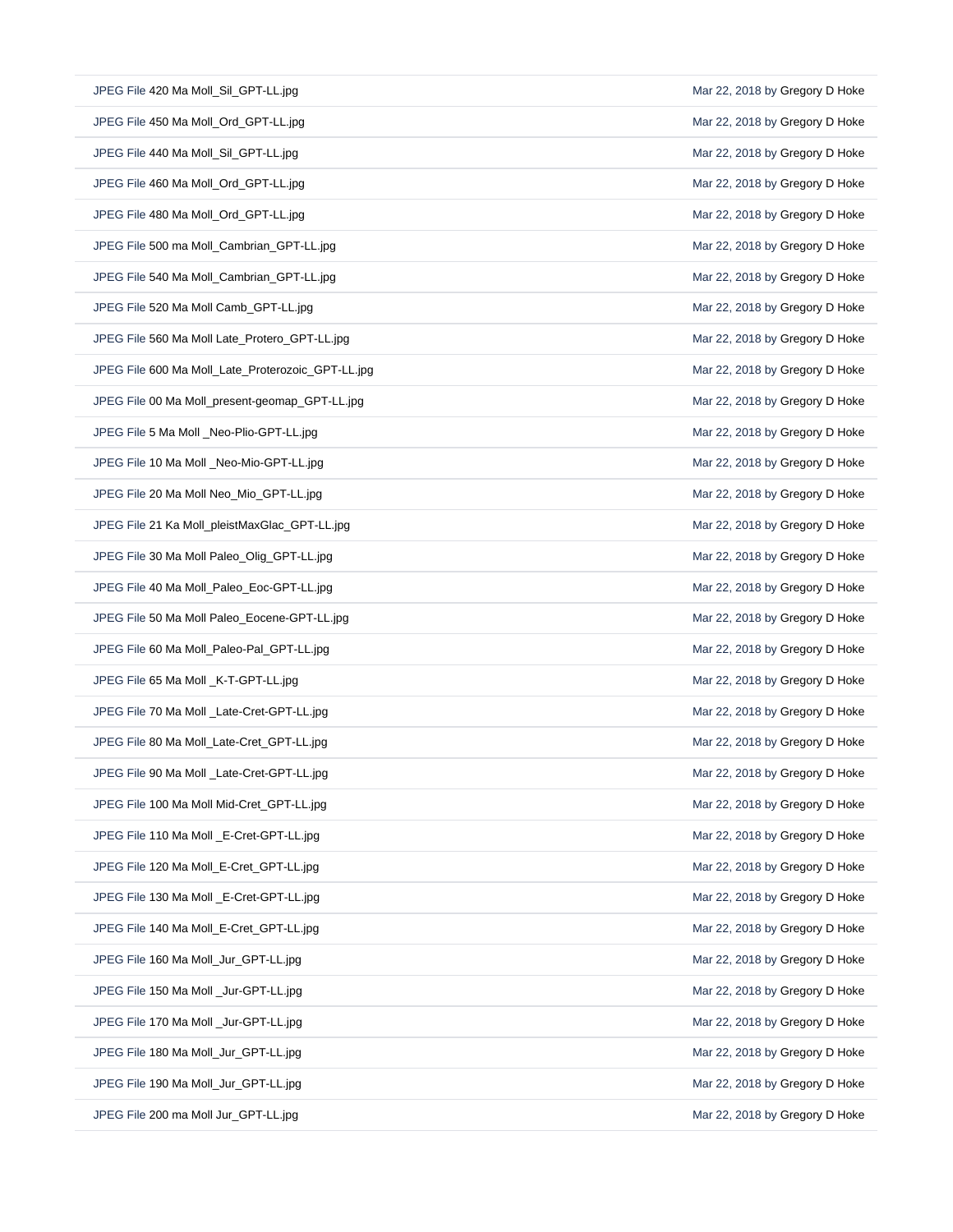| JPEG File 200 ma Moll Jur GPT-LL.jpg               | Mar 22, 2018 by Gregory D Hoke |
|----------------------------------------------------|--------------------------------|
| JPEG File 220 Ma Moll-Triassic GPT-LL.jpg          | Mar 22, 2018 by Gregory D Hoke |
| JPEG File 240 Ma Moll_Tri_GPT-LL.jpg               | Mar 22, 2018 by Gregory D Hoke |
| JPEG File 250 Ma Moll_PTr_GPT-LL.jpg               | Mar 22, 2018 by Gregory D Hoke |
| JPEG File 260 Ma Moll-Permian_GPT-LL.jpg           | Mar 22, 2018 by Gregory D Hoke |
| JPEG File 280 Ma Moll_out_Perm_GPT.jpg             | Mar 22, 2018 by Gregory D Hoke |
| JPEG File 320 Ma Moll_out_M-Pp_GPT.jpg             | Mar 22, 2018 by Gregory D Hoke |
| JPEG File 300 Ma Moll_out_Penn_GPT.jpg             | Mar 22, 2018 by Gregory D Hoke |
| JPEG File 340 Ma Moll_out_Miss_GPT.jpg             | Mar 22, 2018 by Gregory D Hoke |
| JPEG File 350 Ma Moll_out_Miss_GPT.jpg             | Mar 22, 2018 by Gregory D Hoke |
| JPEG File 370 Ma Moll out Dev GPT.jpg              | Mar 22, 2018 by Gregory D Hoke |
| JPEG File 360 Ma Moll out Dev GPT.jpg              | Mar 22, 2018 by Gregory D Hoke |
| JPEG File 380 Ma Moll_out_Dev_GPT.jpg              | Mar 22, 2018 by Gregory D Hoke |
| JPEG File 400 Ma Moll out Dev GPT.jpg              | Mar 22, 2018 by Gregory D Hoke |
| JPEG File 440 Ma Moll_out_Sil_GPT.jpg              | Mar 22, 2018 by Gregory D Hoke |
| JPEG File 420 Ma Moll_out_Sil_GPT.jpg              | Mar 22, 2018 by Gregory D Hoke |
| JPEG File 450 Ma Moll_out_Ord_GPT.jpg              | Mar 22, 2018 by Gregory D Hoke |
| JPEG File 480 Ma Moll_out_Ord_GPT.jpg              | Mar 22, 2018 by Gregory D Hoke |
| JPEG File 460 Ma Moll_out_Ord_GPT.jpg              | Mar 22, 2018 by Gregory D Hoke |
| JPEG File 500 ma Moll_out_Cambrian_GPT.jpg         | Mar 22, 2018 by Gregory D Hoke |
| JPEG File 520 Ma Moll_out_ Camb_GPT.jpg            | Mar 22, 2018 by Gregory D Hoke |
| JPEG File 540 Ma Moll_out_Cambrian_GPT.jpg         | Mar 22, 2018 by Gregory D Hoke |
| JPEG File 560 Ma Moll_out Late_Protero_GPT.jpg     | Mar 22, 2018 by Gregory D Hoke |
| JPEG File 600 Ma Moll_out_Late_Proterozoic_GPT.jpg | Mar 22, 2018 by Gregory D Hoke |
| JPEG File 00 Ma Moll_out_present-geomap_GPT.jpg    | Mar 22, 2018 by Gregory D Hoke |
| JPEG File 5 Ma Moll out Neo-Plio-GPT.jpg           | Mar 22, 2018 by Gregory D Hoke |
| JPEG File 10 Ma Moll out Neo-Mio-GPT.jpg           | Mar 22, 2018 by Gregory D Hoke |
| JPEG File 20 Ma Moll out Neo Mio GPT.jpg           | Mar 22, 2018 by Gregory D Hoke |
| JPEG File 21 Ka Moll_out_pleistMaxGlac_GPT.jpg     | Mar 22, 2018 by Gregory D Hoke |
| JPEG File 30 Ma Moll_out_Paleo_Olig_GPT.jpg        | Mar 22, 2018 by Gregory D Hoke |
| JPEG File 40 Ma Moll_out_Paleo_Eoc-GPT.jpg         | Mar 22, 2018 by Gregory D Hoke |
| JPEG File 50 Ma Moll_out_ Paleo_Eocene-GPT.jpg     | Mar 22, 2018 by Gregory D Hoke |
| JPEG File 60 Ma Moll_out_Paleo-Pal_GPT.jpg         | Mar 22, 2018 by Gregory D Hoke |
| JPEG File 65 Ma Moll_out_K-T-GPT.jpg               | Mar 22, 2018 by Gregory D Hoke |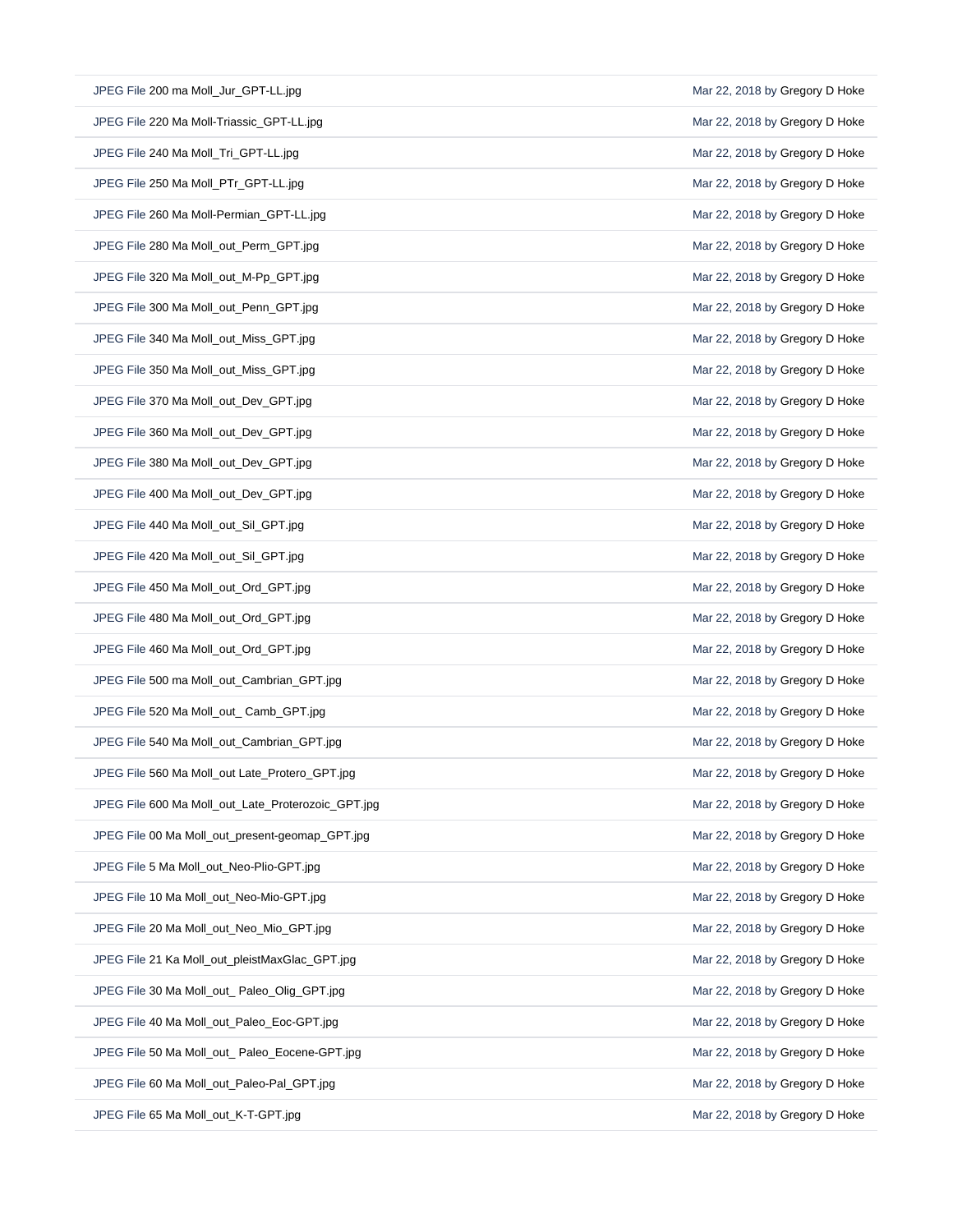| JPEG File 70 Ma Moll_out _Late-Cret-GPT.jpg | Mar 22, 2018 by Gregory D Hoke |
|---------------------------------------------|--------------------------------|
| JPEG File 80 Ma Moll_out_Late-Cret_GPT.jpg  | Mar 22, 2018 by Gregory D Hoke |
| JPEG File 90 Ma Moll_out_Late-Cret-GPT.jpg  | Mar 22, 2018 by Gregory D Hoke |
| JPEG File 100 Ma Moll_out_Mid-Cret_GPT.jpg  | Mar 22, 2018 by Gregory D Hoke |
| JPEG File 110 Ma Moll _out_E-Cret-GPT.jpg   | Mar 22, 2018 by Gregory D Hoke |
| JPEG File 120 Ma Moll_out_E-Cret_GPT.jpg    | Mar 22, 2018 by Gregory D Hoke |
| JPEG File 130 Ma Moll _out_E-Cret-GPT.jpg   | Mar 22, 2018 by Gregory D Hoke |
| JPEG File 140 Ma Moll_out_E-Cret_GPT.jpg    | Mar 22, 2018 by Gregory D Hoke |
| JPEG File 150 Ma Moll_out _Jur-GPT.jpg      | Mar 22, 2018 by Gregory D Hoke |
| JPEG File 160 Ma Moll_out_Jur_GPT.jpg       | Mar 22, 2018 by Gregory D Hoke |
| JPEG File 170 Ma Moll _out_Jur-GPT.jpg      | Mar 22, 2018 by Gregory D Hoke |
| JPEG File 180 Ma Moll_out_Jur_GPT.jpg       | Mar 22, 2018 by Gregory D Hoke |
| JPEG File 190 Ma Moll_out_Jur_GPT.jpg       | Mar 22, 2018 by Gregory D Hoke |
| JPEG File 200 ma Moll_out_ Jur_GPT.jpg      | Mar 22, 2018 by Gregory D Hoke |
| JPEG File 220 Ma Moll-out_Triassic_GPT.jpg  | Mar 22, 2018 by Gregory D Hoke |
| JPEG File 240 Ma Moll_out_Tri_GPT.jpg       | Mar 22, 2018 by Gregory D Hoke |
| JPEG File 250 Ma Moll_out_PTr_GPT.jpg       | Mar 22, 2018 by Gregory D Hoke |
|                                             |                                |
| JPEG File 260 Ma Moll-out_Permian_GPT.jpg   | Mar 22, 2018 by Gregory D Hoke |
| JPEG File 280 Ma Rect_Perm_GPT.jpg          | Mar 22, 2018 by Gregory D Hoke |
| JPEG File 300 Ma rect_Penn_GPT.jpg          | Mar 22, 2018 by Gregory D Hoke |
| JPEG File 320 Ma rect_M-Pp_GPT.jpg          | Mar 22, 2018 by Gregory D Hoke |
| JPEG File 340 Ma rect_Miss_GPT.jpg          | Mar 22, 2018 by Gregory D Hoke |
| JPEG File 350 Ma rect_Miss_GPT.jpg          | Mar 22, 2018 by Gregory D Hoke |
| JPEG File 360 Ma rect_Dev_GPT.jpg           | Mar 22, 2018 by Gregory D Hoke |
| JPEG File 370 Ma rect Dev GPT.jpg           | Mar 22, 2018 by Gregory D Hoke |
| JPEG File 380 Ma Rect_Dev_GPT.jpg           | Mar 22, 2018 by Gregory D Hoke |
| JPEG File 400 Ma rect_Dev_GPT.jpg           | Mar 22, 2018 by Gregory D Hoke |
| JPEG File 420 Ma rect Sil GPT.jpg           | Mar 22, 2018 by Gregory D Hoke |
| JPEG File 440 Ma rect Sil GPT.jpg           | Mar 22, 2018 by Gregory D Hoke |
| JPEG File 450 Ma rect_Ord_GPT.jpg           | Mar 22, 2018 by Gregory D Hoke |
| JPEG File 460 Ma rect_Ord_GPT.jpg           | Mar 22, 2018 by Gregory D Hoke |
| JPEG File 480 Ma rect_Ord_GPT.jpg           | Mar 22, 2018 by Gregory D Hoke |
| JPEG File 500 ma rect_Cambrian_GPT.jpg      | Mar 22, 2018 by Gregory D Hoke |